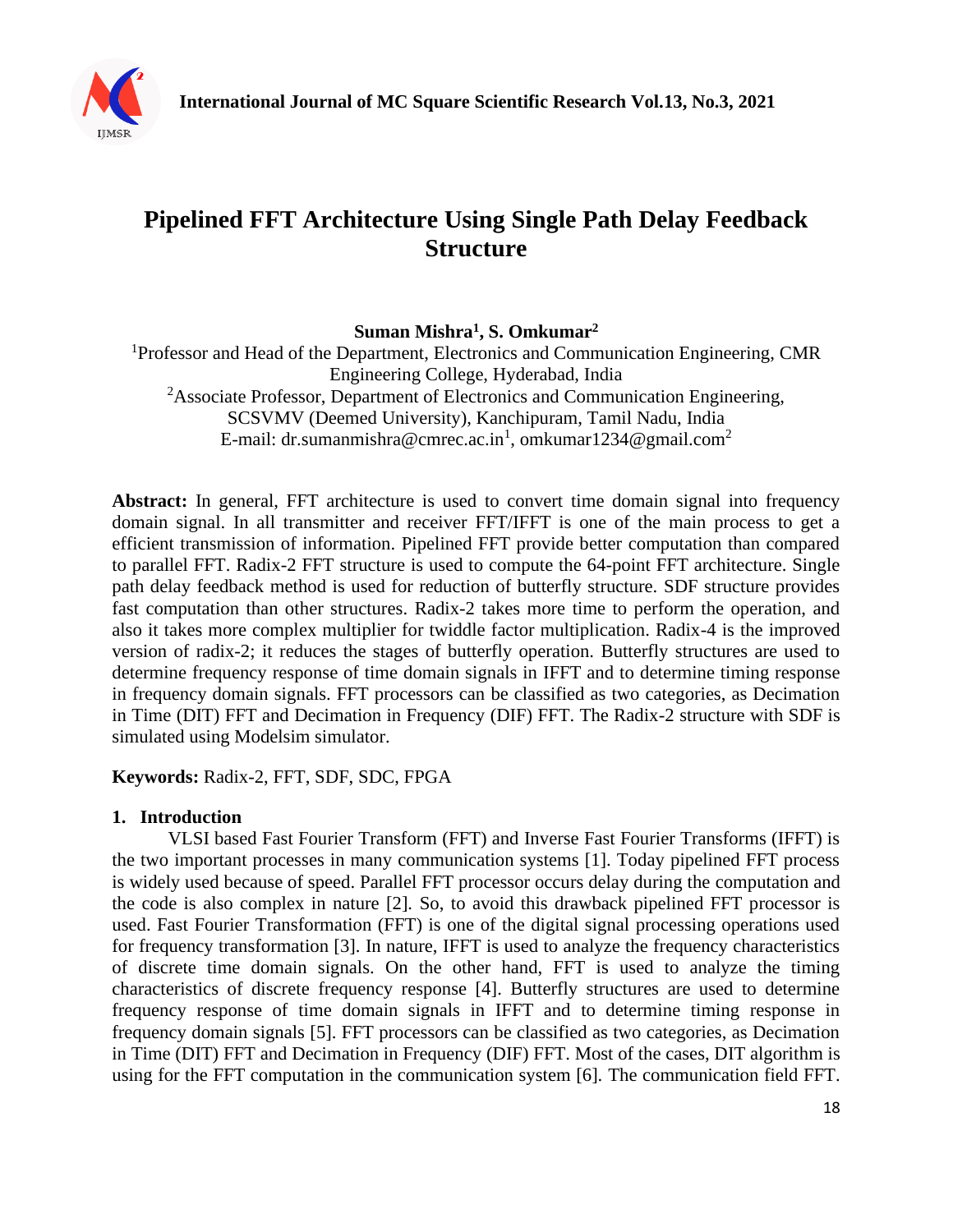

Different types of radix algorithms are used in the FFT processor. The performance of the FFT varies with different radix algorithm. Power consumption, hardware cost and memory requirement of each radix is varied in the FFT processor. Radix-2 FFT algorithm is an efficient method for computing the Discrete Fourier transforms [7]. It uses cooley-Tukey algorithm for simplify the butterfly structure.

The implementation of 64-point FFT/IFFT is using radix-8 algorithm. VLSI implementation of pipelined FFT architecture has three main concerns; these are high speed, low power consumption, and reduced chip area [8]. OFDM system is one of the important applications of FFT and IFFT processor [9]. Memory is one of the major elements in the processor, to eliminate the Read only memories used to store the twiddle factor values [10]. To avoid this problem, reconfigurable complex multiplier achieves a less ROM usage for FFT and IFFT processor, and also it reduces the truncation error [11].

#### **2. Proposed Radix-2 Butterfly Structure**

Radix-2 takes more time to perform the operation, and also it takes more complex multiplier for twiddle factor multiplication [12]. Radix-4 is the improved version of radix-2; it reduces the stages of butterfly operation [13]. It improving the speed and reducing the computational cost of the processor [14]. It also reduces many complex multiplication operations in the Butterfly.Radix-2 Single-path Delay Feedback (R2SDF) FFT is a parallel technique for estimating the frequency response of discrete timing response [15]. This structure also referred as "stream-like" processing of block-based algorithm. One of the key advantages of Radix-2 FFT is processing the data in a parallel manner whenever input points are available. Radix-2 Butterfly structure is shown in Figure1.



**Figure 1**: Radix-2 Butterfly Structure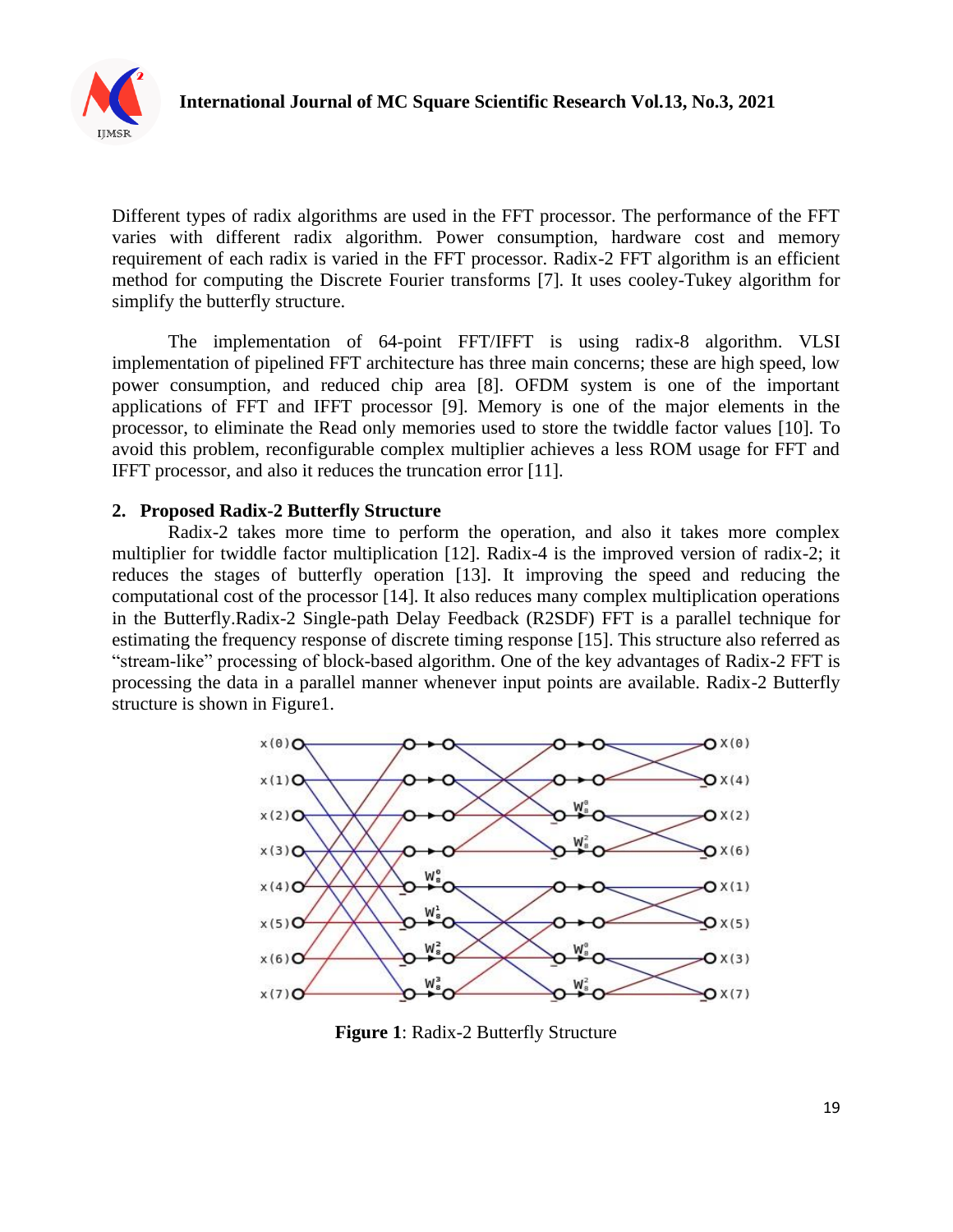

### **Single Path Delay Feedback (SDF)**



**Figure 2:** Basic Structure of SDF

Single path delay feedback (SDF) method is used to achieve the speed of the FFT processor (Figure 2). The SDF structure uses delay element to get the output response of the FFT. One of the main advantages is speed of the processor is get increased, but does not concentrate the power and area utilization. So, the only drawback is power consumption of the circuit during the computation of FFT architecture.



**Figure 3**: Radix-2 8-point FFT Structure

The input data sequence is broken down into two parallel data streams (Figure 3). In each stage of Radix-2 SDF FFT processors, half of the input data is delayed via feedback delay unit and processed with second half of the input data. The delay elements used are 4, 2 and 1 respectively for three stages in 8-point Radix-2SDF FFT processors. Hence, total number of delay elements used is 4+2+1=7 in case of 8-point R2SDF FFT.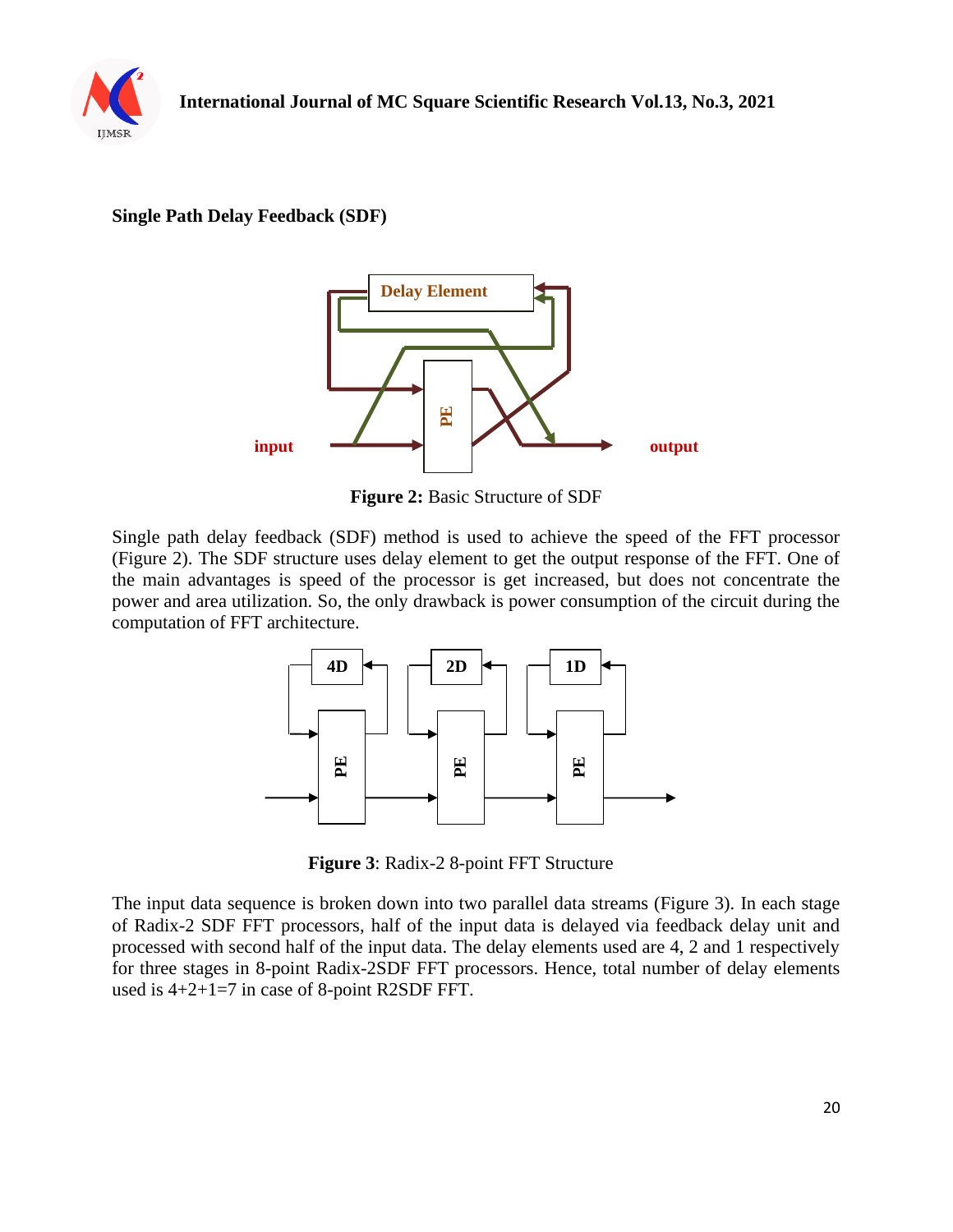

### **3. Results and Discussion**

The input data stream is divided into two parallel data streams Figure 3. Radix-2 SDF FFT processors include three stages. Radix-2 takes more time to perform the operation, and also it takes more complex multiplier for twiddle factor multiplication. Radix-4 is the improved version of radix-2; it reduces the stages of butterfly operation. Pipelined FFT provide better computation than compared to parallel FFT. Radix-2 FFT structure is used to compute the 64-point

| ru wave - default                      |                                             |                         |                                |               |  |             |      |      |      |    |  |                                         |        |     |  |                                                                                                                         |      |      |                   |               |                  |             |             |                         |                 | <b>Street, Square, Square, Square, Square, Square, Square, Square, Square, Square, Square, Square, Square, Square, Square, Square, Square, Square, Square, Square, Square, Square, Square, Square, Square, Square, Square, Squar</b> |
|----------------------------------------|---------------------------------------------|-------------------------|--------------------------------|---------------|--|-------------|------|------|------|----|--|-----------------------------------------|--------|-----|--|-------------------------------------------------------------------------------------------------------------------------|------|------|-------------------|---------------|------------------|-------------|-------------|-------------------------|-----------------|--------------------------------------------------------------------------------------------------------------------------------------------------------------------------------------------------------------------------------------|
| File Edit View Add Format Tools Window |                                             |                         |                                |               |  |             |      |      |      |    |  |                                         |        |     |  |                                                                                                                         |      |      |                   |               |                  |             |             |                         |                 |                                                                                                                                                                                                                                      |
|                                        |                                             | DGB5   X @ @ 22   A & 5 |                                |               |  |             |      |      |      |    |  |                                         |        |     |  | 中国超级  十十十四  100mg出现的  300   300    出生下孔  广西国  欧洲  (第100   6)                                                            |      |      |                   |               |                  |             |             |                         |                 | ¥                                                                                                                                                                                                                                    |
|                                        |                                             | Messages                |                                |               |  |             |      |      |      |    |  |                                         |        |     |  |                                                                                                                         |      |      |                   |               |                  |             |             |                         |                 |                                                                                                                                                                                                                                      |
|                                        | <b>W</b> /testbench/ck                      | 511                     |                                |               |  |             |      |      |      |    |  |                                         |        | - 1 |  |                                                                                                                         |      |      |                   |               |                  | --          |             |                         |                 |                                                                                                                                                                                                                                      |
|                                        | <b>bestbench/rst</b>                        | St1                     |                                |               |  |             |      |      |      |    |  |                                         |        |     |  |                                                                                                                         |      |      |                   |               |                  |             |             |                         |                 |                                                                                                                                                                                                                                      |
|                                        | <b>D-4</b> /testbench/ont<br>testbench/rout | $131 -$                 | <b>IST</b>                     |               |  | <b>1975</b> | an z | - 33 | - 67 | ाल |  | $D1 = 67$ $D3 = 74$ $65$ $D6 = 67$ $D7$ |        |     |  | a no tai any kaominina mpikambana amin'ny fivondronan'i Normandie, ao amin'ny fivondronan-kaominin'i Normandie          | नाम  | - 55 | <b>STATISTICS</b> | <b>SIGNER</b> | कर               | <b>Sec.</b> | <b>Sec.</b> | and was adventured that |                 | 200                                                                                                                                                                                                                                  |
| o.                                     | /testbench/cut                              |                         |                                |               |  |             |      |      |      |    |  |                                         |        |     |  | des has tre l⊁sz res des has to licas has das tes t-usè t-ma t-uso bas tos tes la liz t-us t-as has has has has has has |      |      |                   |               |                  |             |             |                         |                 |                                                                                                                                                                                                                                      |
| $\overline{a}$                         | /testbench/rin                              |                         |                                |               |  |             |      |      |      |    |  |                                         |        |     |  |                                                                                                                         |      |      |                   |               |                  |             |             |                         |                 |                                                                                                                                                                                                                                      |
| <b>COL</b>                             | <b>Restbench/in</b>                         |                         |                                |               |  |             |      |      |      |    |  |                                         |        |     |  |                                                                                                                         |      |      |                   |               |                  |             |             |                         |                 |                                                                                                                                                                                                                                      |
|                                        | <b>D</b> <sup>4</sup> /testbench/draw       |                         |                                |               |  |             |      |      |      |    |  |                                         |        |     |  |                                                                                                                         |      |      |                   |               |                  |             |             |                         |                 |                                                                                                                                                                                                                                      |
|                                        | D-4 /testbench/din                          | ka.                     | 61                             |               |  |             |      |      |      |    |  |                                         |        |     |  |                                                                                                                         |      |      |                   |               |                  |             |             |                         |                 |                                                                                                                                                                                                                                      |
|                                        |                                             |                         |                                |               |  |             |      |      |      |    |  |                                         |        |     |  |                                                                                                                         |      |      |                   |               |                  |             |             |                         |                 |                                                                                                                                                                                                                                      |
|                                        |                                             |                         |                                |               |  |             |      |      |      |    |  |                                         |        |     |  |                                                                                                                         |      |      |                   |               |                  |             |             |                         |                 |                                                                                                                                                                                                                                      |
|                                        |                                             |                         |                                |               |  |             |      |      |      |    |  |                                         |        |     |  |                                                                                                                         |      |      |                   |               |                  |             |             |                         |                 |                                                                                                                                                                                                                                      |
|                                        |                                             |                         |                                |               |  |             |      |      |      |    |  |                                         |        |     |  |                                                                                                                         |      |      |                   |               |                  |             |             |                         |                 |                                                                                                                                                                                                                                      |
|                                        |                                             |                         |                                |               |  |             |      |      |      |    |  |                                         |        |     |  |                                                                                                                         |      |      |                   |               |                  |             |             |                         |                 |                                                                                                                                                                                                                                      |
|                                        |                                             |                         |                                |               |  |             |      |      |      |    |  |                                         |        |     |  |                                                                                                                         |      |      |                   |               |                  |             |             |                         |                 |                                                                                                                                                                                                                                      |
|                                        |                                             |                         |                                |               |  |             |      |      |      |    |  |                                         |        |     |  |                                                                                                                         |      |      |                   |               |                  |             |             |                         |                 |                                                                                                                                                                                                                                      |
|                                        |                                             |                         |                                |               |  |             |      |      |      |    |  |                                         |        |     |  |                                                                                                                         |      |      |                   |               |                  |             |             |                         |                 |                                                                                                                                                                                                                                      |
|                                        |                                             |                         |                                |               |  |             |      |      |      |    |  |                                         |        |     |  |                                                                                                                         |      |      |                   |               |                  |             |             |                         |                 |                                                                                                                                                                                                                                      |
|                                        |                                             |                         |                                |               |  |             |      |      |      |    |  |                                         |        |     |  |                                                                                                                         |      |      |                   |               |                  |             |             |                         |                 |                                                                                                                                                                                                                                      |
|                                        |                                             |                         |                                |               |  |             |      |      |      |    |  |                                         |        |     |  |                                                                                                                         |      |      |                   |               |                  |             |             |                         |                 |                                                                                                                                                                                                                                      |
|                                        |                                             |                         |                                |               |  |             |      |      |      |    |  |                                         |        |     |  |                                                                                                                         |      |      |                   |               |                  |             |             |                         |                 |                                                                                                                                                                                                                                      |
|                                        |                                             |                         |                                |               |  |             |      |      |      |    |  |                                         |        |     |  |                                                                                                                         |      |      |                   |               |                  |             |             |                         |                 |                                                                                                                                                                                                                                      |
|                                        |                                             |                         |                                |               |  |             |      |      |      |    |  |                                         |        |     |  |                                                                                                                         |      |      |                   |               |                  |             |             |                         |                 |                                                                                                                                                                                                                                      |
|                                        |                                             |                         |                                |               |  |             |      |      |      |    |  |                                         |        |     |  |                                                                                                                         |      |      |                   |               |                  |             |             |                         |                 |                                                                                                                                                                                                                                      |
|                                        |                                             |                         |                                |               |  |             |      |      |      |    |  |                                         |        |     |  |                                                                                                                         |      |      |                   |               |                  |             |             |                         |                 |                                                                                                                                                                                                                                      |
|                                        |                                             |                         |                                |               |  |             |      |      |      |    |  |                                         |        |     |  |                                                                                                                         |      |      |                   |               |                  |             |             |                         |                 |                                                                                                                                                                                                                                      |
|                                        |                                             |                         |                                |               |  |             |      |      |      |    |  |                                         |        |     |  |                                                                                                                         |      |      |                   |               |                  |             |             |                         |                 |                                                                                                                                                                                                                                      |
|                                        |                                             |                         |                                |               |  |             |      |      |      |    |  |                                         |        |     |  |                                                                                                                         |      |      |                   |               |                  |             |             |                         |                 |                                                                                                                                                                                                                                      |
|                                        |                                             |                         |                                |               |  |             |      |      |      |    |  |                                         |        |     |  |                                                                                                                         |      |      |                   |               |                  |             |             |                         |                 |                                                                                                                                                                                                                                      |
|                                        |                                             |                         |                                |               |  |             |      |      |      |    |  |                                         |        |     |  |                                                                                                                         |      |      |                   |               |                  |             |             |                         |                 |                                                                                                                                                                                                                                      |
| . .                                    |                                             | Now                     | 13.2 <sub>ms</sub>             | <b>C.Sinc</b> |  |             |      |      | 7.05 |    |  |                                         | 7.5 ms |     |  |                                                                                                                         | a no |      |                   |               | a.s <sub>m</sub> |             |             |                         | 9 <sub>ns</sub> |                                                                                                                                                                                                                                      |
|                                        |                                             | Cursor 1                | 0.00 ms                        |               |  |             |      |      |      |    |  |                                         |        |     |  |                                                                                                                         |      |      |                   |               |                  |             |             |                         |                 |                                                                                                                                                                                                                                      |
|                                        |                                             | $\rightarrow$           | $ + $                          |               |  |             |      |      |      |    |  |                                         |        |     |  |                                                                                                                         |      |      |                   |               |                  |             |             |                         |                 |                                                                                                                                                                                                                                      |
| $1640$ on to 0.000 m                   |                                             |                         | Blazer 19-990 and Politics St. |               |  |             |      |      |      |    |  |                                         |        |     |  |                                                                                                                         |      |      |                   |               |                  |             |             |                         |                 |                                                                                                                                                                                                                                      |

**Figure 4**: Simulation Output of Radix-2 FFT Structure

| <b>Table 1:</b> Comparison between Parallel and Pipelined FFT Structure |  |  |  |
|-------------------------------------------------------------------------|--|--|--|
|-------------------------------------------------------------------------|--|--|--|

| <b>Parameters</b>    | <b>Parallel FFT</b> | <b>Pipelined FFT</b> |
|----------------------|---------------------|----------------------|
| Delay (ns)           | 4.21ns              | $3.01$ ns            |
| <b>Slices Used</b>   | 183                 | 150                  |
| <b>LUTs Used</b>     | 265                 | 193                  |
| <b>Power</b> (Watts) | 4.32                | 2.18                 |

The simulated output of Radix-2 Pipelined FFT is shown in Figure. 4 and in Table 1. The output can be taken from Modelsim 6.3c simulator. The input and outputis given in the simulation are based on clock signal.

#### **4. Conclusion**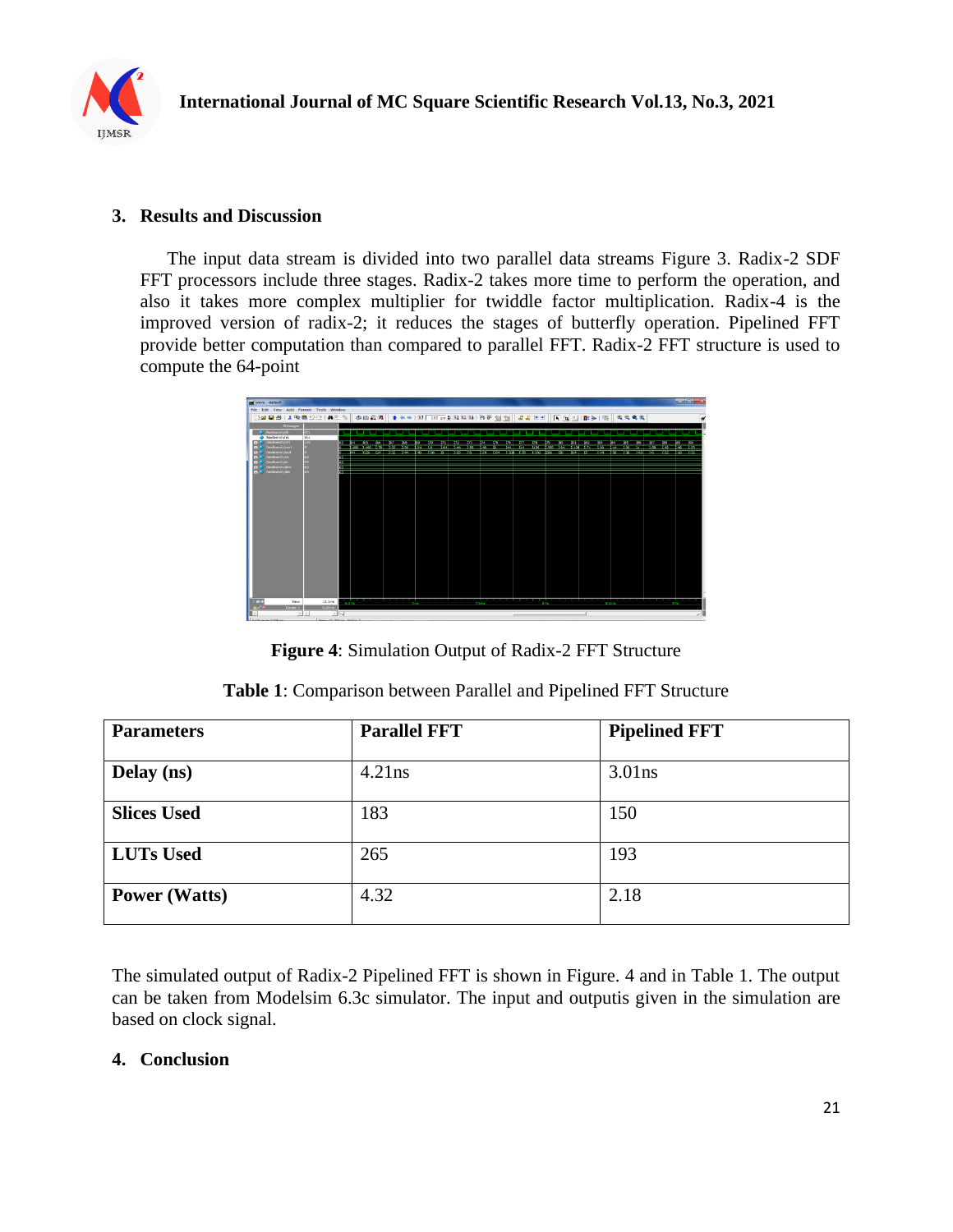

In this paper, Radix-2 based pipelined FFT was designed. Radix-2 takes more time to perform the operation, and also it takes more complex multiplier for twiddle factor multiplication. Radix-4 is the improved version of radix-2; it reduces the stages of butterfly operation. Pipelined FFT provide better computation than compared to parallel FFT. Radix-2 FFT structure is used to compute the 64-point FFT architecture. Single path delay feedback method is used for reduction of butterfly structure. Butterfly structures are used to determine frequency response of time domain signals in IFFT and to determine timing response in frequency domain signals. FFT processors can be classified as two categories, as Decimation in Time (DIT) FFT and Decimation in Frequency (DIF) FFT. The designed Pipelined FFT is compared with parallel FFT, the output response of the pipelined FFT provide better results than parallel. The proposed FFT is applied into many applications like OFDM, SDR etc. The results were evaluated and analyzed using Xilinx simulation environment.

#### **References**

- [1].Jayaram, K. and Arun, C., "Survey Report for Radix 2, Radix 4, Radix 8 FFT Algorithm", International Journal of Innovative Research in Science, Engineering and Technology (IJIRSET), Vol. 4, No. 7, pp. 5149-5154, 2015.
- [2].Kaivani, A. and Ko, S. B., "Area Efficient Floating Point FFT Butterfly Architectures Based on Multi-operand adders", Electronics Letters, Vol. 51, No. 12, pp. 895-897, 2015.
- [3].Kang, H. J. Lee, J. Y. and Kim, J. H., "Low Complexity Twiddle Factor Generation for FFT Processor", Electronics Letters, Vol. 49, No. 23, pp. 1443-1445, 2013.
- [4].Cherkauer, B. S. and Friedman, E. G., "A Hybrid Radix-4/Radix-8 Low Power, High Speed Multiplier Architecture for Wide Bit Widths", IEEE International Symposium, Vol. 4, pp. 53-56, 1996.
- [5].Qiao, S. Hei, Y. Wu, B. and Zhou, Y. "An area and power efficient FFT processor for UWB systems" In Wireless Communications, Networking and Mobile Computing, 2007. WiCom 2007. International Conference on (pp. 582-585). IEEE, 2007.
- [6].Rajeswari, L.M. and Satis, K.M. "Design of Data Adaptive IFFT/FFT Block for OFDM System" IEEE conference on 2011.
- [7].Srikanth, P.K. and Saranya, C. "Analysis and Implementation of a Low power/High Speed 64 point pipeline FFT/IFFT processor" International Journal of Computational Intelligence and Informatics (IJCII), Vol. 1, No. 3, pp: 216-221, 2011.
- [8].Rao, K.H. and Paul, C.K.C., DESIGN OF AREA EFFICIENT R2MDC FFT USING OPTIMIZED COMPLEX MULTIPLIER.
- [9].Adiono, T. and Mareta, R., 2012, June. Low latency parallel-pipelined configurable FFT-IFFT 128/256/512/1024/2048 for LTE. In *2012 4th International Conference on Intelligent and Advanced Systems (ICIAS2012)* (Vol. 2, pp. 768-773). IEEE.